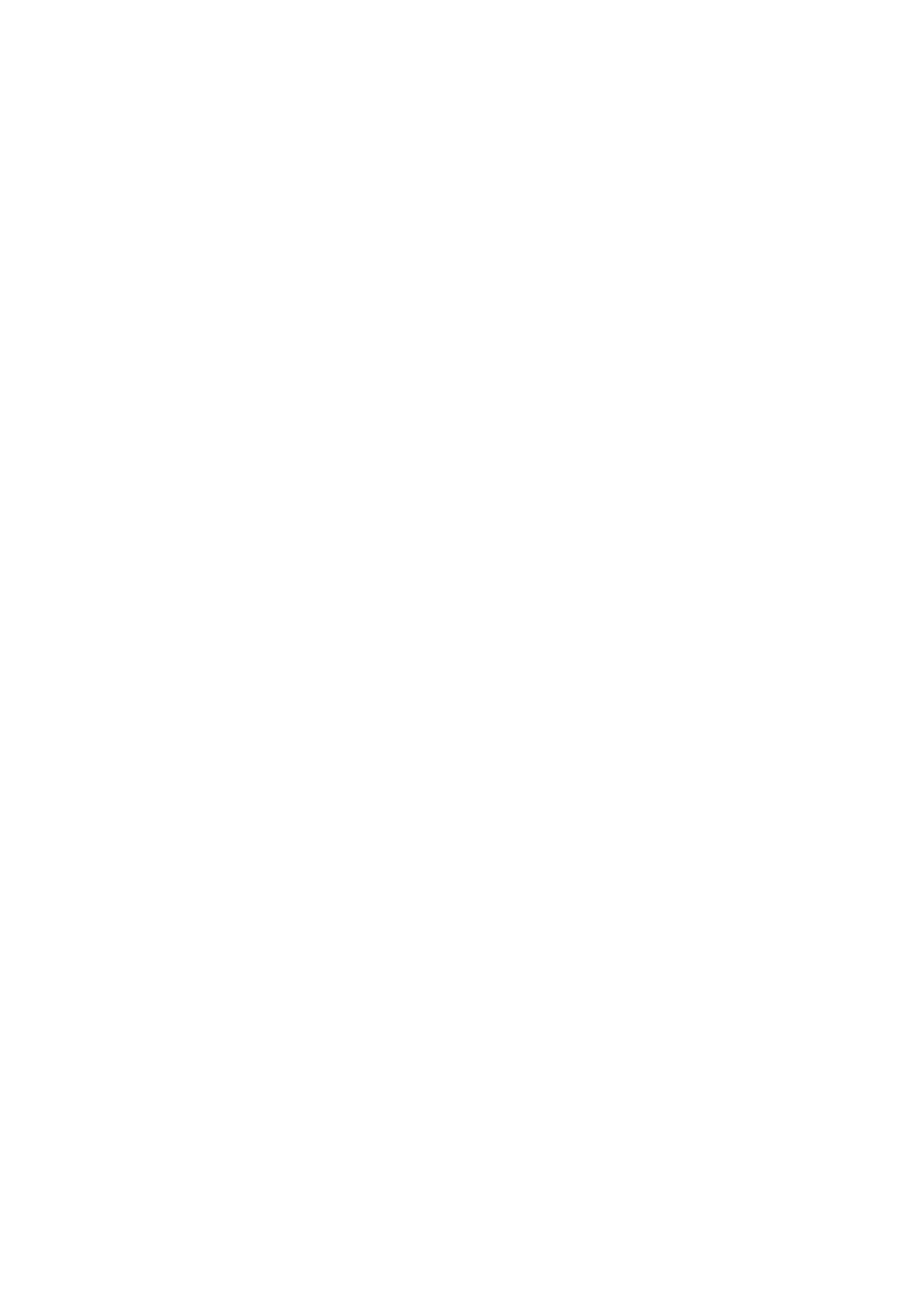## CRITICAL COMMENTARY Johann Joseph Fux, "Ave Regina" (K208 / FuxWV IV.12.33)

#### **Editorial Policy and Performance Practice**

This new edition,<sup>1</sup> which is intended as performance material, consists of a complete score for the conductor, vocal soloist (soprano) and organist, as well as separate parts for violins, viola, bassoon, and violoncello/violone.

Editorial additions are indicated by square brackets in the score. Unclear cases as well as differences between the original and edited text which do not directly infuence the sound are documented in individual notes in the Critical Commentary attached. For reasons of clarity, editorial changes are not indicated in the parts where problems with obvious solutions, notational conventions or additions taken from other parts are concerned.

The c clef in the soprano (c1), which is unusual in a modern score, was replaced by the g2 clef used today. The key signature remains unchanged. Accidentals are used in accordance with existing rules: Instead of only the given note, accidentals are valid throughout the whole bar. Originally used sharps and fats, which indicate a natural, appear in the edition as 4. Accidentals can occasionally be found as reminder or warning in normal size, according to the original sources. The beam set in the individual voices was tacitly unifed according to modern standards. Slurs are set according to the score. Augmentation dots after a bar-line are edited as tied notes. Ties occurring within stave line breaks will be rewritten in larger units. Current conventional abbreviations are used for dynamic markings (for example  $f, p, pp$  instead of for. pia., pianopiano). Expression marks concerning specifc notes are given according to the main source (standardized where necessary).

The continuo fguration is basically kept throughout as in the edition source, but a continuous labeling is not intended. Editorial changes marked with square brackets are limited to corrections and necessary additions (mode, consistent treatment of parallel passages).

The orthography of the sung texts largely follows the source, whereby liturgical texts have been standardized, and the punctuation cautiously modernized.

Besides the organ part, there exists – as for most other pieces of sacred music from the era of the Vienna court chapel – a conductor's part (maestro di cappella; M.D.C.). Both are fgured; slight differences are apparent (see below under the individual notes).

In the bassoon part at bar 111, the indication p(iano) appears. It can be assumed that two bassoons were available for performances by the Vienna court chapel; in this case, where the dynamics are reduced in the closing bars, only one instrument would play.

#### **Description of the Source**

Vienna, Österreichische Nationalbibliothek (Austrian National Library), Mus.Hs. 16377, digitized: [http://](http://data.onb.ac.at/rep/10006410) [data.onb.ac.at/rep/10006410](http://data.onb.ac.at/rep/10006410)

A total of nine parts for "Soprano Solo" (3 pages notated, 1 empty), "Violino P:mo" (2 notated pages), "Violino 2:<sup>do"</sup> (2 notated pages), "Alto Viola" (2 notated pages), "Fagotto" (1 page notated, 1 empty), "Violoncello" (3 pages notated, 1 empty), "Violone, "Organo", and "M. D. C." (3 pages notated and 1 empty for each). Of the eleven parts originally present (see below), one each of vl I and vl II were apparently discarded. The parts are kept in their original cover in a modern brown-marbled slipcase.

Cover title (in dark brown ink): "Ave Regina | Soprano Solo, con | 2 violini, e viola."; below left: "Parte. 11."; below right under the title: "Del Sig Gio: Giuseppe | Fux Maestra [sic] di Cap:<sup>la</sup> | Di S: M: C.". Upper middle: shelfmark sticker with "16377", upper right: the old shelfmark "[AN 65.] A. 173. N. 25" (partly pasted over). Under this the number "6." (crossed out), next to it "5.". In the lower left corner the

<sup>1</sup> First edition: Hellmut Federhofer and Renate Federhofer-Königs (edd.), *Johann Joseph Fux, Motetten und Antiphonen für Sopran mit Instrumentalbegleitung*, Kassel etc. / Graz 1961 (Johann Joseph Fux. Sämtliche Werke III/1), pp. 162–175.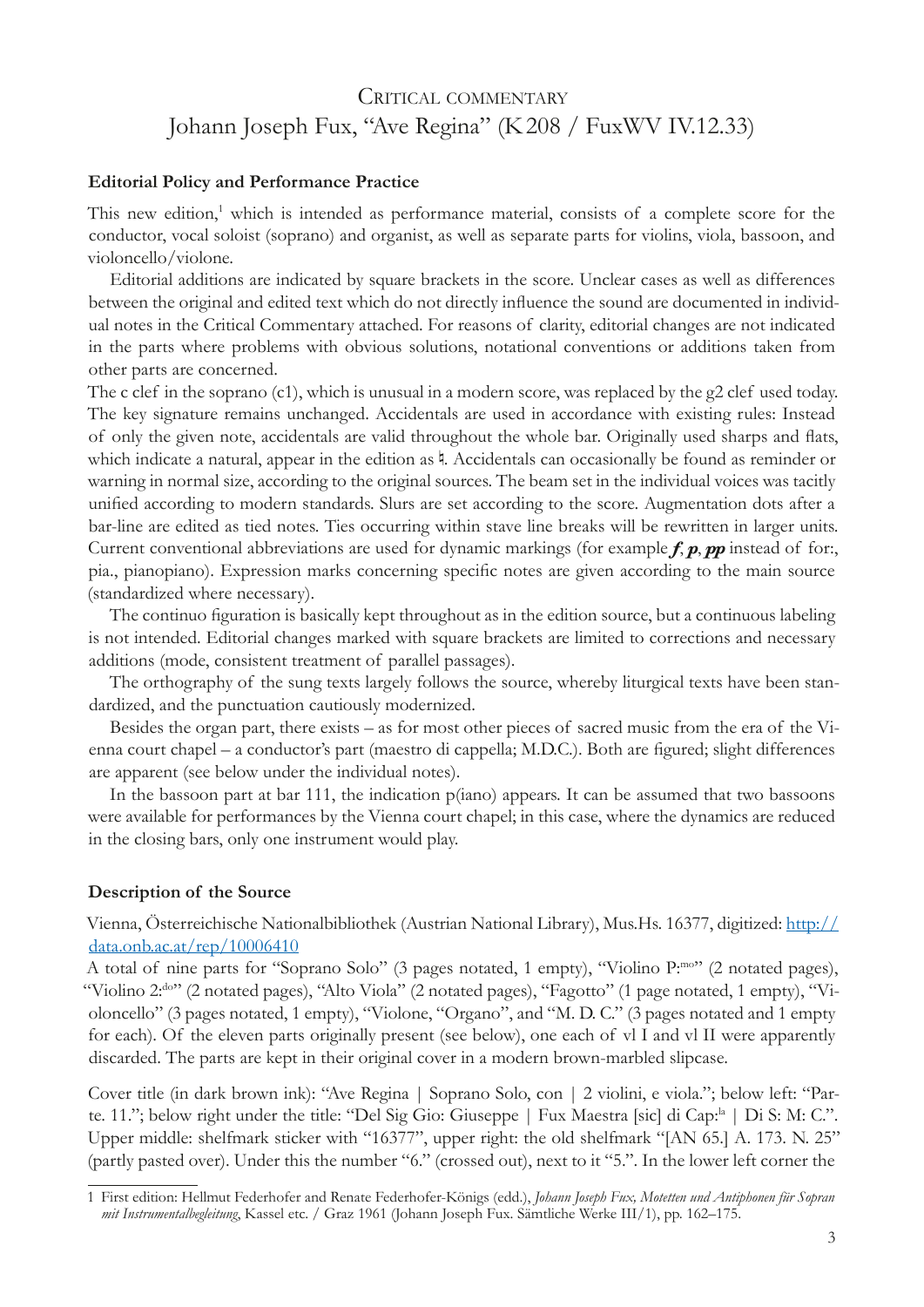number "2", in the middle "38", and lower right the folio count "I" (all in pencil). Yellowish handmade paper with watermark "Letters F S below Latin cross; further, three small crescent moons; distance between horizontal watermark lines ca. 3.0 cm".2

In all, 16 leaves foliated in pencil (I–I', 1–14', II–II'), vertical (ca. 28.3 x 22.9 cm). Ten staves per page, hand-lined. Ink color: light to dark brown. Date: conjecturally 1720s.<sup>3</sup>

Copyist of the court chapel with the following characteristics: Keys:





Numbers:



Barlines at the end:



Unfortunately, no performance dates are noted on the cover. Some of Fux' other *Ave Regina* settings from the hand of the same copyist (K 206, 209–218, 220, 223, 225 and 226) were performed in the period between 1727 and 1749 (whereby a possible renewal of the covers for the performance parts of the court chapel around 1726 must be taken into consideration).

#### Individual Notes

For the positioning in the bar, the signs (notes and rests, but no brackets, accidentals, slurs, dots) are counted.

| Bar.Sign   | Voice(s)                                            | Remarks                                 |
|------------|-----------------------------------------------------|-----------------------------------------|
| 10.1       | org                                                 | continuo figure "7b6"                   |
| 16.1       | org                                                 | lacks continuo figure "6"               |
| 20.5       | MdC                                                 | lacks continuo figure "6"               |
| 34.7, 35.3 | org                                                 | continuo figure "6" instead of " $6"$ " |
| 48.3       | org                                                 | d instead of $f$                        |
| 61.3       | org                                                 | lacks continuo figure ""                |
| 63.3       | S                                                   | accidental $\flat$ before $e$ " missing |
| 72.3       | fag, vc, vlne, org, $\int$ instead of $\int$<br>MdC |                                         |

<sup>&</sup>lt;sup>2</sup> Federhofer, FuxGA III/1, p. 188.<br><sup>3</sup> After Federhofer, FuxGA III/1, p. 191: "3. bis 4. Jahrzehnt des 18. Jahrhunderts" (3rd to 4th decade of the 18th century).